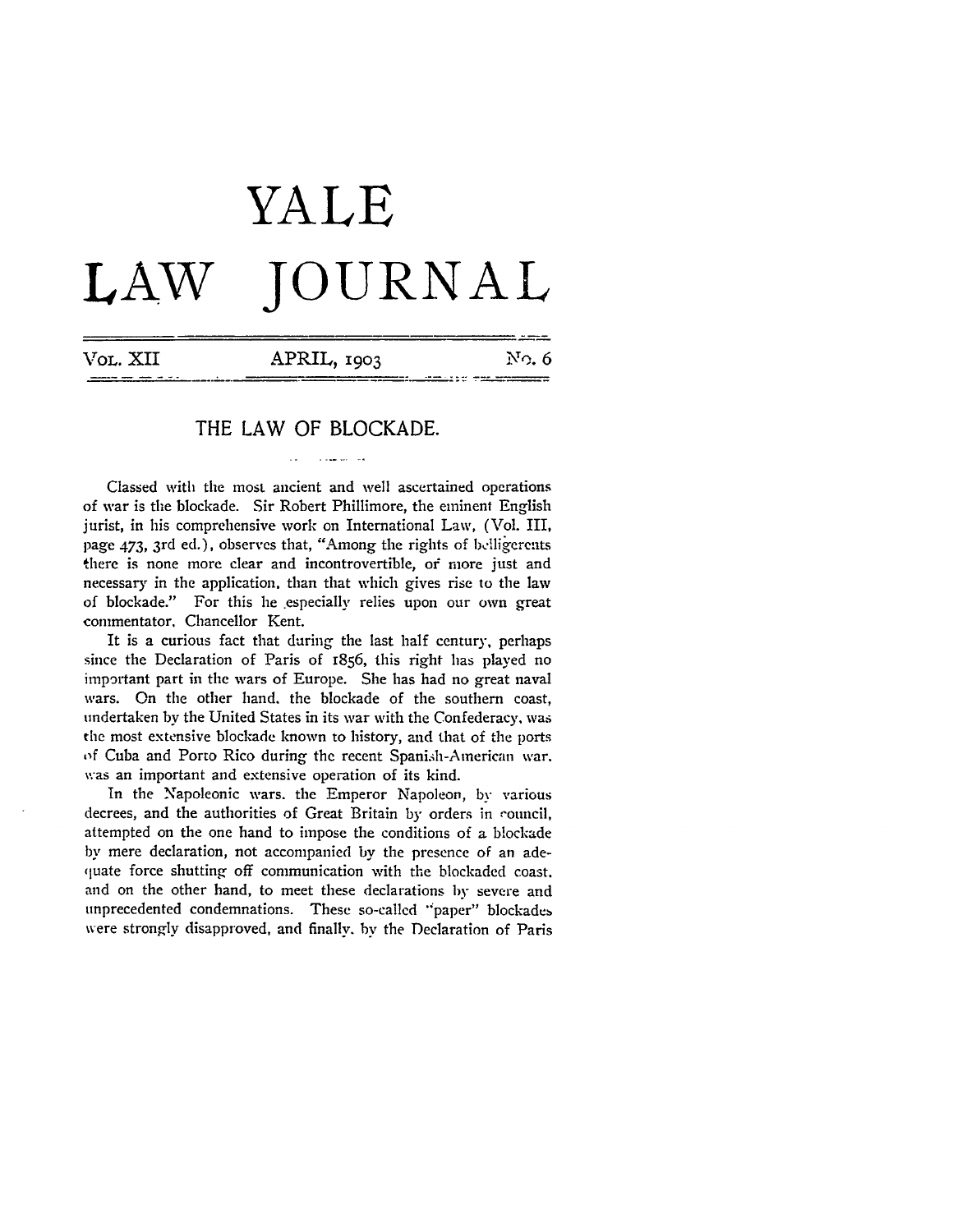of i856, most of the leading civilized nations of the world declared that a blockade, to be obligatory, must be effective, that is to say, "maintained by a sufficient force to shut out the access of the enemy's ships, and other vessels," in reality. Thirty-eight states acceded to this, but our own country was not among the number. However, that declaration may be accepted as making an end to the so-called "paper" blockades. (Lawrence's Wheaton, 2nd Ed., page 637, and notes.) And although the United States refused to be a party to it, yet our Supreme Court *(The Peterhoff*, 5 Wall. 28, at page **5o )** declared in i886:

"It must be premised that no paper or constructive blockade is allowed by International Law. When such blockades have been attempted by other nations, the United States have ever protested against them and denied their validity. Their illegality is now confessed on all hands. It was solemnly proclaimed in the Declaration of Paris of I856, to which most of the civilized nations of the world have since adhered; and this principle is nowhere more fully recognized than in our own country, though not a party to that declaration."

Chief Justice Fuller, speaking for the court in *The Olinde Rodrigues,* **174** U. **S.** 5io, observes:

> "This is now the settled doctrine of the English and American courts and publicists, and it is embodied in the second of the instructions issued by the Secretary of the Navy, June **2o,** 1898, General Order No. 492: 'A blockade to be effective and binding, must be maintained by a force sufficient to render ingress to or egress from the port dangerous.'"

A blockade declared but not maintained with adequate force may operate, it seems, to modify the rights of shippers and the duties of carriers, though not to give the right of capture and condemnation. Thus in an action by *Lechartier* against *La Compagnie Transatlantique Francaise* for non-delivery of goods shipped to Porto-Plata (Hait), by which were not unshipped there on account of an alleged blockade of the port, but were left at Port-au-Prince, the *"Tribunal de Commerce du Havre"* decreed in 1889 that if a blockade had not been established in conformity with the convention of Paris, that is to say, with adequate force, it is enough, that it has been declared by one of the belligerents, to discharge a master, charged with the unloading of the goods in the blockaded port, from all responsibility for non-performance of his contract. He is equally

 $340$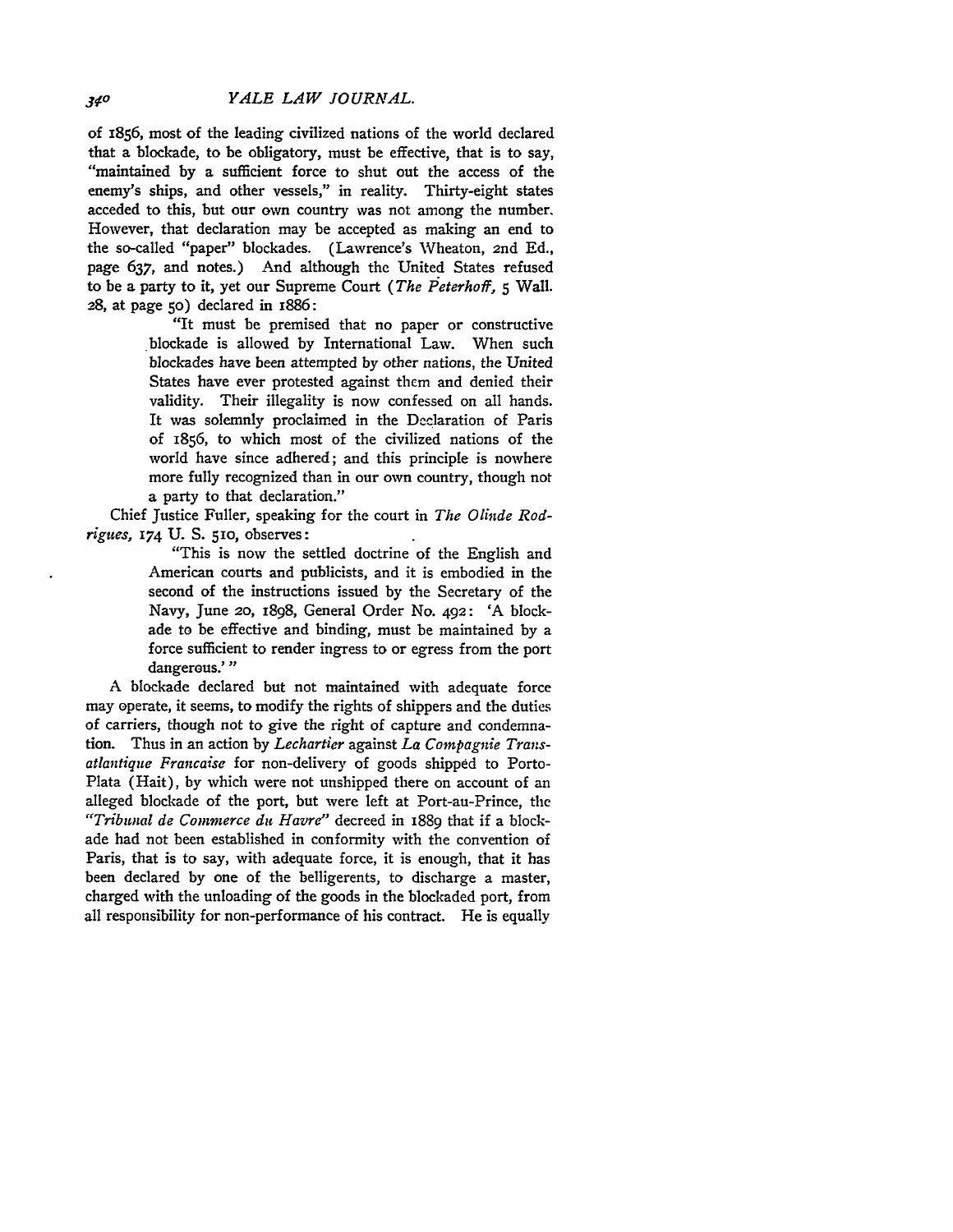exonerated when in accordance with the directions of the bill of lading, he has deposited the goods in the port nearest to the blockaded port. *(Calvo, Le Droit International Théorique et Pratique,* Tome 6, (Supplement Général) Section 446; Journal du droit international priv6, 1892, p. 183.

The right of a belligerent in time of war is to invest a port or coast of the enemy, and to interdict all merchant vessels from approaching or dealing with the blockaded district. The vessels of neutrals are affected, and this right of a belligerent is universally admitted.

The leading principles, as announced in Phillimore (Vol. III, page 495) are: "a-That where there has been a formal notification of the blockade, a reasonable time must be allowed for it to take effect. b-That where there has been no formal notification, the knowledge of the party must be proved."

"That after a certain time it lies prima facie upon the party to show that he was not apprised of the fact of the blockade."

In the first place, a blockade must be established by competent authority. It may be by ministerial notice, or by an officer pursuant to authority confided to him, or by a naval commander on a distant station without express authority; but in the latter case, to affect neutrals, this action must be ratified by the commander's government. (Walker's International Law, page 520; The Rolla, 6 C. Rol). 364.) Thus, as a recent example of a blockade proclaimed by the government, we have that proclaimed by the United States government with reference to the south coast of Cuba and San Juan in Porto Rico, the proclamation for which is partially set out in *The Olinde Rodrigues*, 174 U. S. 510; and as an example of a blockade established **by** a naval officer, the blockade of Guantanamo, declared by the late Admiral Sampson, which was passed upon by the same great tribunal in *The Adula,* 176 U. S. 361, and was held to be within the power of a naval commander. The court distinguishes " a simple or actual blockade," from "a public or presidential blockade," holding that the former is "constituted merely by the fact of an investment, without any necessity of a public notification." and that it ceases with the investment.

By custom the blockading belligerent in case of public blockade issues formal notice to neutrals of the institution of the blockade. This practice differs, but "according to the Anglo-American rule, a public notification given by the belligerent to a neutral government is ordinarily sufficient to convict all subjects of that govern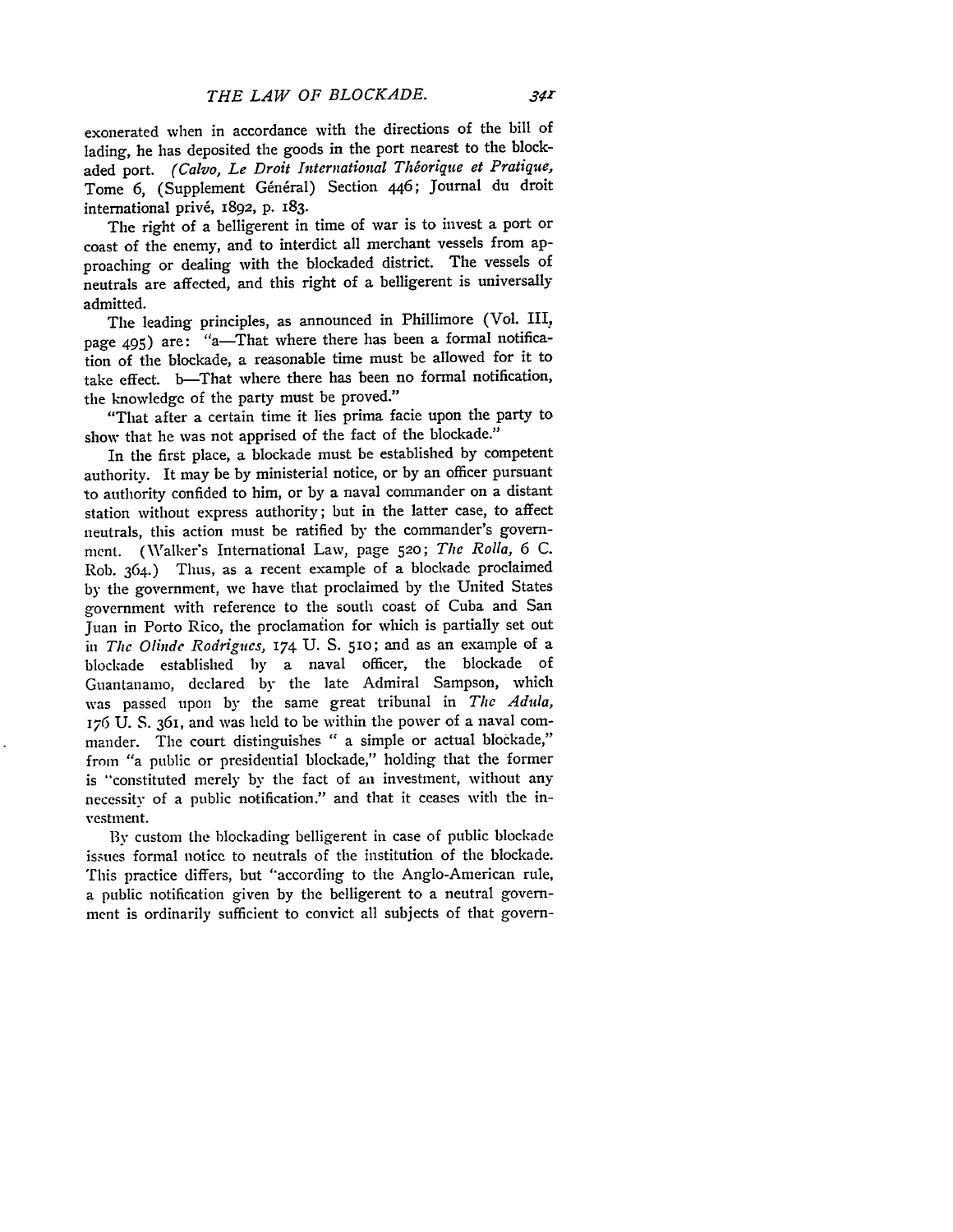ment of the requisite guilty intent, provided that the statements of the notice are fully borne out by the facts of the actual blockade." (Walker's International Law, page **520;** *Northcote v. Douglas, The Franciska,* io Moore P. **C. C.** 59.)

In case of a blockade *de* facto **by** a naval commander without special powers from his government, the existence of the blockade must be brought to the knowledge of the blockade runner, and warning must be given to vessels seeking to enter the forbidden port. Even in case of blockade **by** proclamation, a reasonable time must be given for the neutral government to advise its subjects. Several of the continental countries of Europe assert a more lenient rule than that adhered to **by** Great Britain and the United States. Thus France, Italy, Spain and Sweden require direct and individual notice of the blockade **by** one of the blockading squadron to the neutral master before seizure. Such warning when given, is endorsed on the ship's register. Prussia and Denmark follow the Anglo-American practice. (Hall's International Law, page 698; Walker's International Law, page **521.)**

It was lately urgently contended, on the authority of a French treatise on International Law **by** Pistoye and Duverdy, that since the Declaration of Paris this Anglo-American doctrine had been abandoned. But the Supreme Court *(The Adula,* 176 U. **S.** 361) re-affirmed it in all its rigor, and there declared that "the opinions of foreign writers on International Law cannot be accepted as overruling in any particular prior decisions of the Supreme Court of the United States."

Mr. Walker (International Law, page **517)** shows that "the powers of the First Armed Neutrality required for the establishment of a valid blockade of any port that the belligerents, **'by** a disposition of vessels, anchored and sufficiently near, make the attempt to enter manifestly dangerous.'" That like provision was made **by** the Neutral League of 18oo. In the Convention of i8oi, Russia substituted the word *"or"* for *"and,"'* making it read, "anchored *or* sufficiently near." The Declaration of Paris in 1856 declared that "blockades in order to be binding must be effective, that is to say, maintained by force sufficient really to prevent access to the coast of the enemy."

It is interesting to find that under this doctrine, which, as we have seen, has been fully adopted by the civilized world and declared by our own Supreme Court to be a part of International Law, a blockade maintained by a single vessel has been held so "effective," (see *The Olinde Rodrigues,* 174 **U. S. 5IO),** where the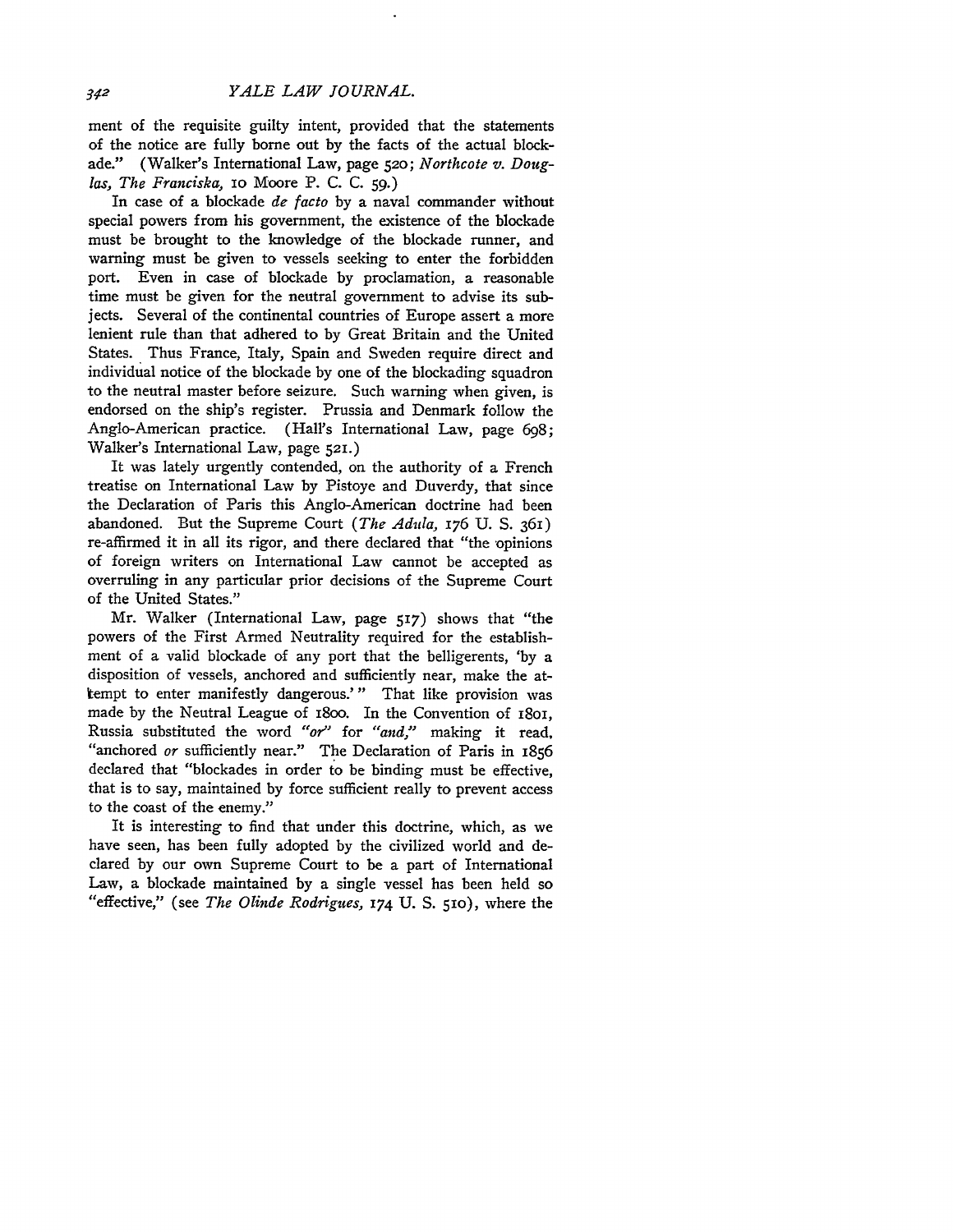blockade of the port of San Juan in Porto Rico was held to be complete and effective though one modem cruiser only was stationed before the port. The court considered the speed of the vessel, the range of her guns, and her searchlight, and reached the conclusion that her effective service in preventing entrance to the port was greater than that of several cruisers of the old type, and that the blockade must be held valid and complete. The court however relies on **two** English cases which had already held that under special circumstances a blockade might be effective though maintained **by** but one vessel.

This is in strong contrast with the view of the majority of continental writers as to what constitutes an efficient blockade. These views are summarized as follows: "The immediate entrance to a port must be guarded **by** stationary vessels, in such number as either to render entrance impossible, or at least to expose any ships running in to a cross fire from the guns of two of them." (Hall's International Law, **p.** 7o6, showing the rule as given **by** Calvo, Heffter, Gessner, Ortolan, Hautefeuille, and Pistoye and Duverdy.)

A blockade having been once established is not discontinued **by** the circumstance that stress of weather compels the blockading squadron to temporarily withdraw. (III Phillimore, International Law, page 484; *Thc Columbia,* i **C.** Rob. Adm. Rep. page 156.) (And in commenting upon this, that learned writer points out that on this and every other point of the law of blockade, the English and the United States decisions are in perfect harmony.)

Nor is the blockade suspended if the guarding squadron is drawn away for a reasonable distance in pursuit of a suspected blockade runner. (Walker's International Law, page 519.) In 186T. The Niagara, blockading Charleston, had been sent away to intercept a cargo of arms expected at another part of the coast, and the harbor was unguarded for at least five days. Lord Lyons assumed that this was an interruption of the blockade, but the United States in view of the effect of its general notification, refused to admit that any cessation had occurred. (Wharton's Digest International Law, Section 361: Hall's International Law, page **705.)** Walker expresses the belief. however, that Mr. Seward's contention was "more in harmony with the spirit of the age of paper blockades than with that of a period wherein blockades to be binding must be effectively maintained." (Walker, International Law, page **519.)**

The distance at which the blockading force is stationed seems immaterial, so long as it commands the approaches of the invested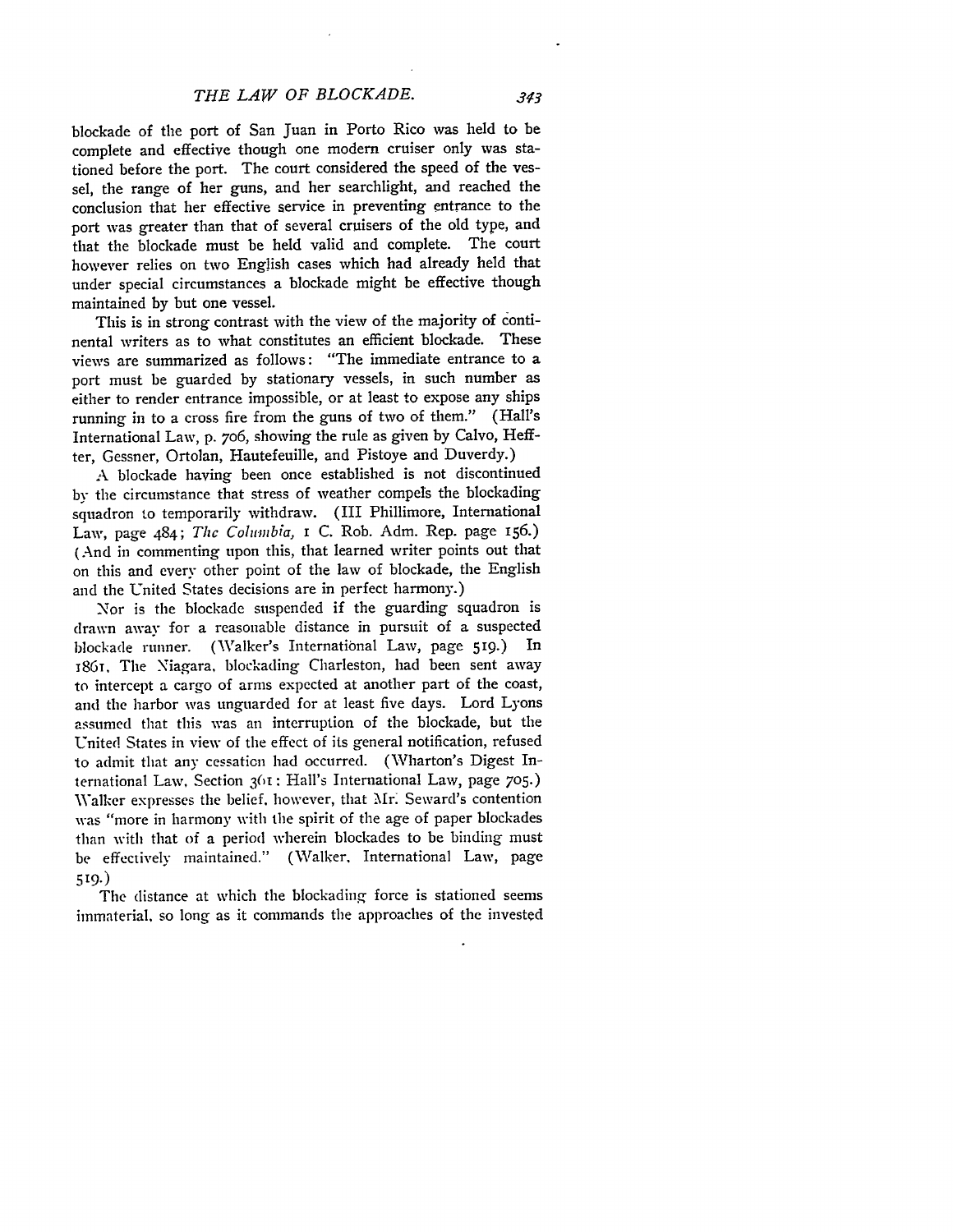port. "Thus Buenos Ayres has been considered to be effectually blockaded by vessels stationed in the neighborhood of Monte Video; and during the Russian War in 1854, the blockade of Riga was maintained at a distance of one hundred and twenty miles from the town by a ship in the Lyser Ort, a channel three miles wide, which forms the only navigable entrance to the gulf." (Hall's International Law, page 7o4.)

The blockade must be uniform, and exclude all vessels not privileged by law. As Vattel puts it, *"Tout commerce* est *absolument* deféndu avec une ville assiégeé," (Vattel, L. III, c. VII, s. 117; III Phillimore, p. 493.)

Where goods are carried to a neutral port with the ultimate purpose of transporting them by land to a prohibited port, there is no breach of blockade. This was held as to merchandise shipped from London to Matamoras, Mexico, close to the borders of our Confederate States, even though the goods were intended to be supplied to the Texas market from Matamoras, so long as this was not by sea. *(The Peterhoff,* 5 Wall. **28.)** Nor if the goods are carried to the blockaded port **by** inland canal does this constitute a breach. *(The Ocean,* 3 **C.** Rob. **297.)**

If some vessels are allowed to pass contrary to the rule of uniformity, others are warranted in treating the blockade as at an end. (III Phillimore, **p.** 486.)

Where a blockade is commenced *de facto* **by** giving notice on the spot to ships arriving from a distance, vessels seeking to enter are entitled to notice before they are liable for the attempted breach. But the vessels in the port are presumed to know the circumstances, and are entitled to no such notice. Actual knowledge by the master binds the ship, and it may be inferred from general notoriety of the fact. (III Phillimore, p. 494.) And notice of a blockade to a charterer of the vessel who was on board was held notice to the vessel. *(The Adula,* 176 U. S. 361.)

The legal presumption which arises from the vessel entering a blockaded port is that it was for the purpose of delivering her cargo. And this is not wholly rebutted though she depart without such discharge. (III Phillimore, p. 496.)

If a ship approach a port blockaded *de facto,* for the purpose of inquiry, this may be entirely justifiable. But she may not anchor where she could easily break the blockade. Such an act raises a presumption *de jure* of such an intent. If the blockade is not one merely *de facto,* but is one by notification, such approach is wholly unjustifiable. (III Phillimore, p. 497.) Enquiry by ships from a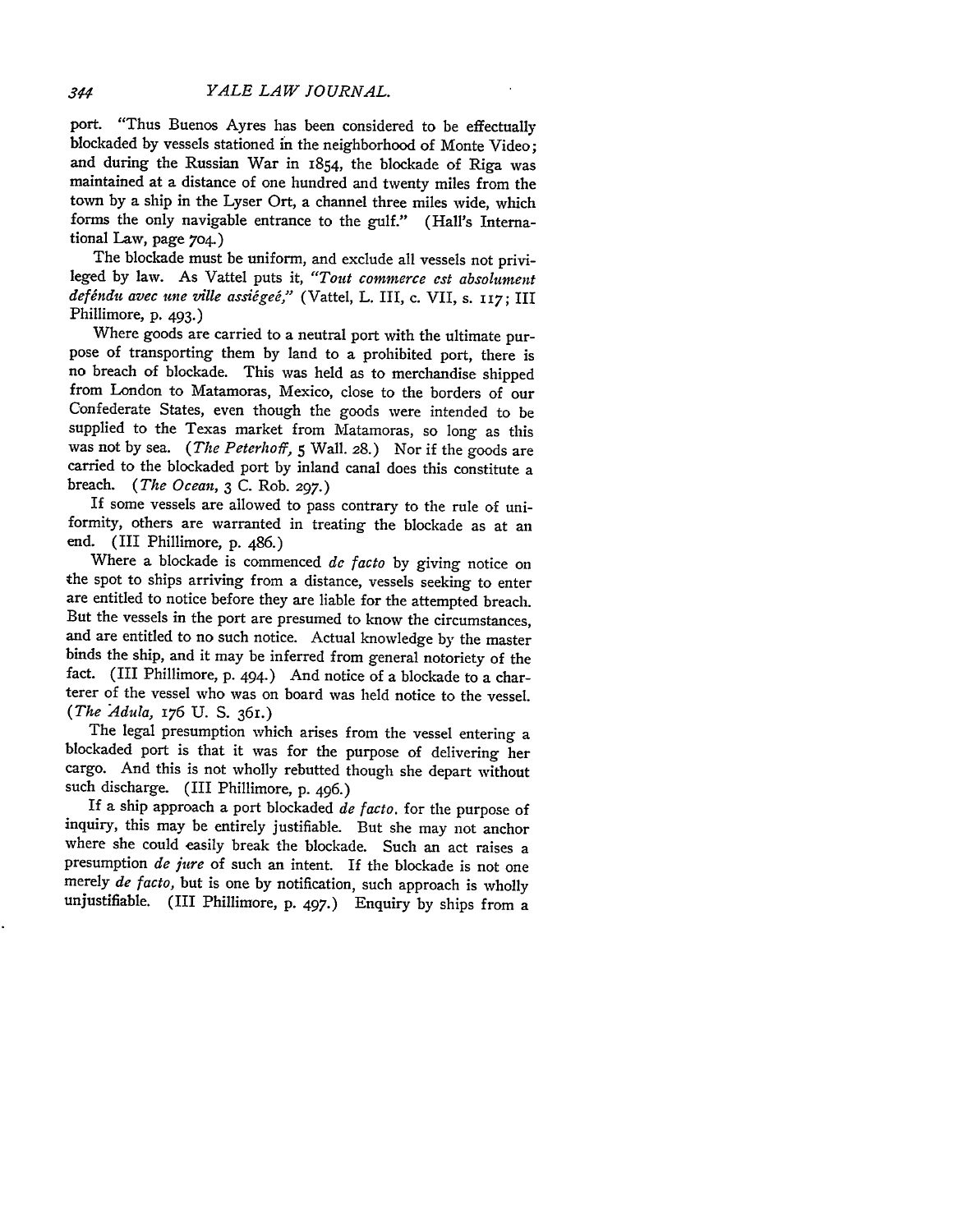distance may, however, be justified. During the French war, Lord Stowell so held as to American ships. But Phillimore points out that with the improved means of rapid communication this principle must be limited greatly. (III Phillimore, **p.** 498.) Such inquiry is never held legal at the mouth of the blockaded waters, or if made directly from the ships on guard. It should be made at ports on the way where there is opportunity to get information, but where there is no opportunity for fraud. (III Phillimore, p. 498; *The Betsey,* i C. Rob. Adm. R. 334.) However, the innocence of the suspected ship has sometimes been established under special facts, even when the enquiry was at the very mouth of the forbidden port. (III Phillimore, p. 499; *The Little William,* I Acton's Rep. 151.)

Phillimore mentions that a Dutch ordinance which Bynkershoek approved, declared in 1630 that vessels bound to the blockaded ports of Flanders were liable to confiscation, though found at a distance from those ports, unless they had voluntarily altered the voyage before coming in sight of the ports; that the English courts hold that to sail for a blockaded port, knowing it to be such, is an attempt at a breach, no matter what the distance, *(The Cohmbia,* I C. Rob. Adm. Rep. 156): that, after doubting- this, the United States Courts fully concurred in this in *The Nereid,* 9 Cranch **440,** holding further that if the ship, through stress of weather, were driven into a different direction, yet her hostile intent remains. (III Phillimore, p. 5O.) And Walker, page 524, affirms this as the Anglo-American practice, although not the continental doctrine, since that requires direct notice to each master from the blockading vessels. The Anglo-American doctrine was very fully re-affirmed in *The Adula,* 176 **U. S.** 361, in 1899, and it was intimated that it would be adhered to by the Federal courts until it was modified by Congress. The vessel is held liable from the moment she sails with a premeditated intent to violate the blockade. This liability continues, by the Anglo-American rule, during the entire voyage, if the blockade continues so long. Many continental powers of Europe holds otherwise, and that a blockade runner, upon her return voyage, after she has escaped the pursuit of the blockading squadron, is no longer liable for the breach. (Walker's International Law, 526.)

There may be a breach of blockade by egress, and a ship coming from a blockaded port may always be seized, and must clearly prove her innocence. But egress is allowed in certain cases. A ship which has entered before the blockade may retire in ballast. (The Juno, 2) C. Rob. Adm. Rep. 119:III Phillimore. **503.)** She may carry a cargo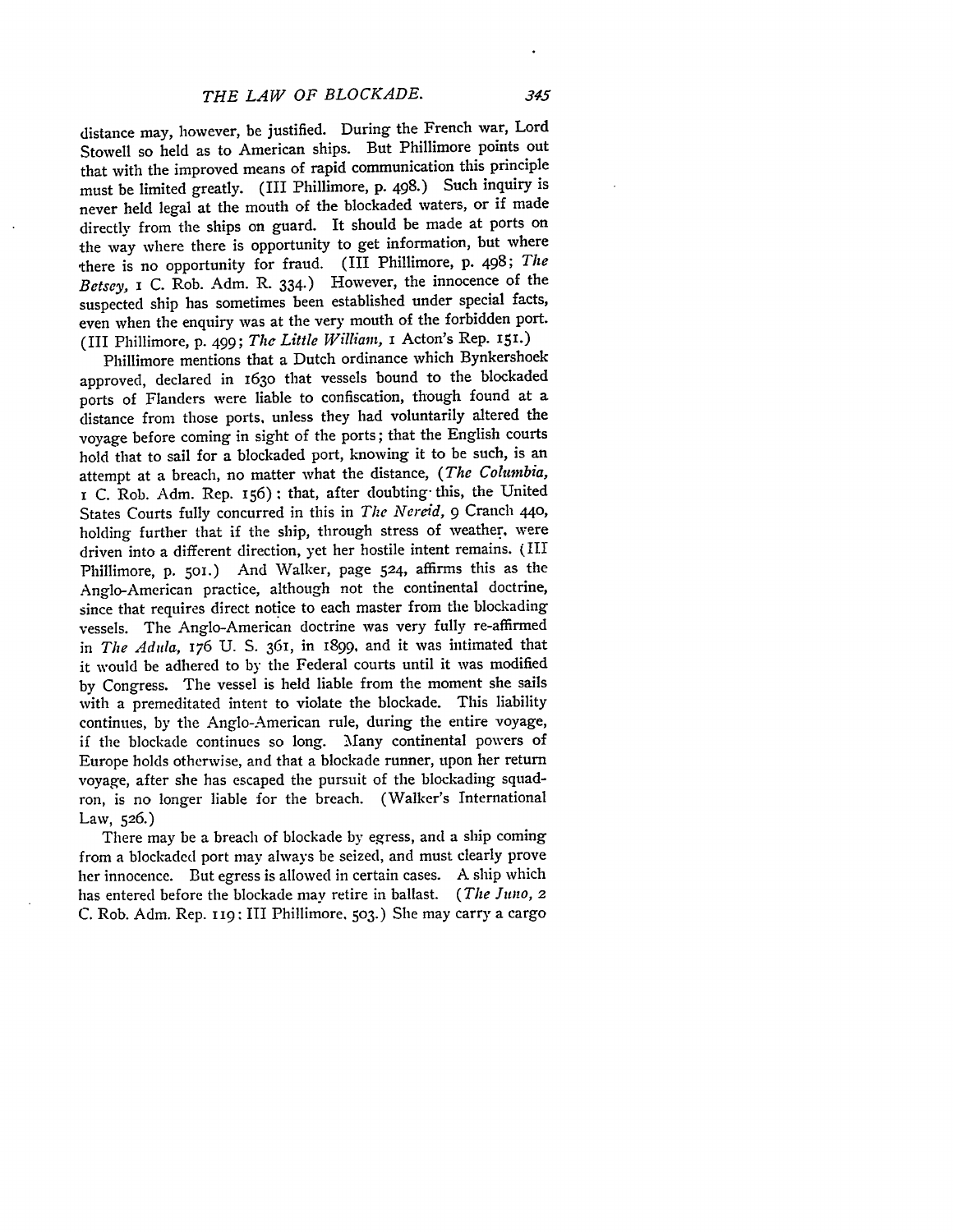loaded before blockade, the goods being actually on the slip in light<br>loaded before the blockade, if the vessel is not stopped in here were the blockading squadron, but is later stopped by<br>a vegrees by the blockading squa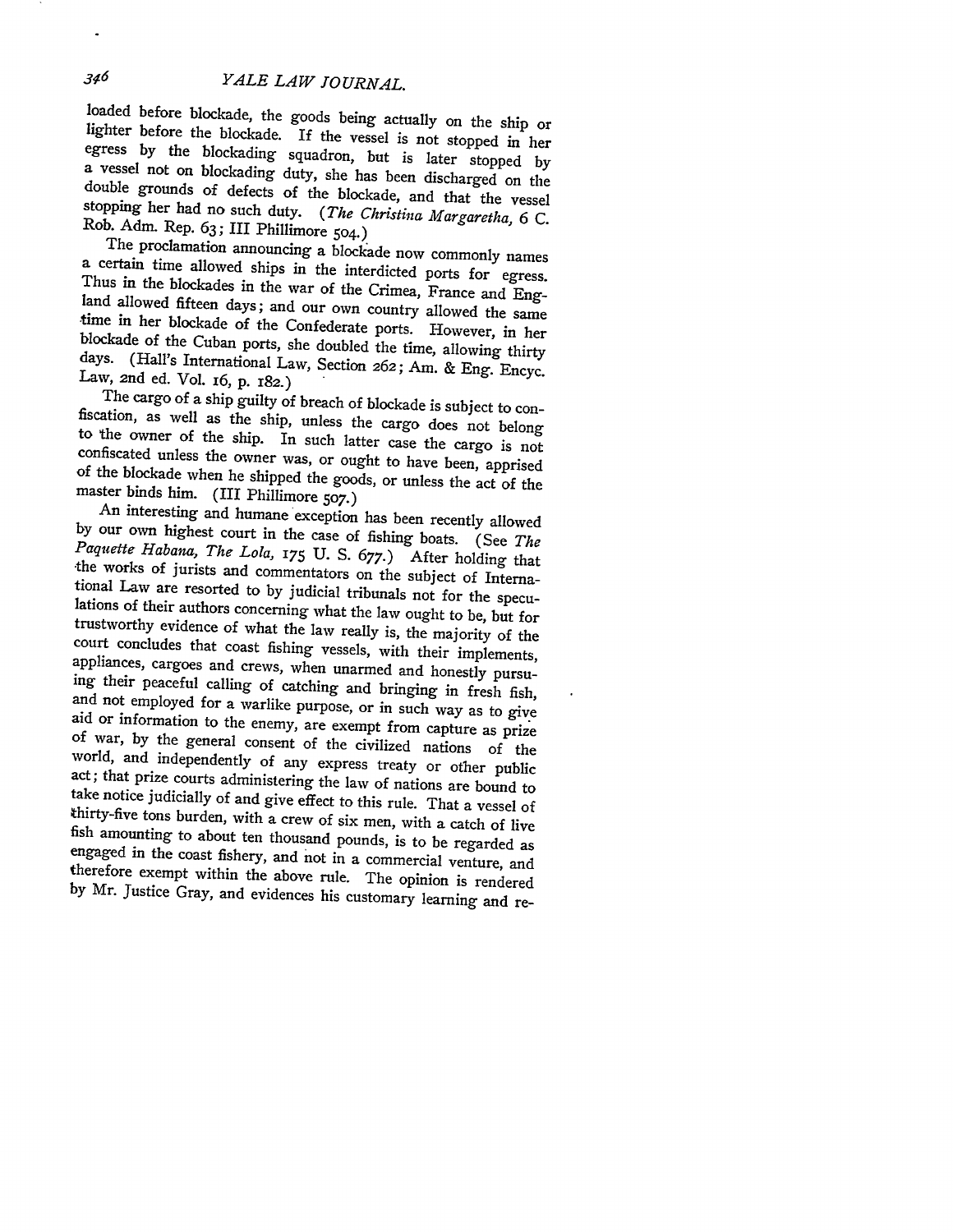search, exhausting the authorities upon the subject. Mr. Chief Justice Fuller filed a brief dissenting opinion, in which Justices Harlan and McKenna concurred, but the array of authorities offered in support of the dissent seems very slight and inconclusive as contrasted with that which supports the opinion of the court. The cases arose in connection with the blockade of Havana which was the port where these vessels sold their fish, but the decision is strictly as to the law of prize and not of blockade.

Even after the period for the withdrawal of neutral private vessels, at any time during the blockade, men-of-war of neutral nations are, as a matter of courtesy, permitted to communicate with the blockaded port, and to maintain a correspondence of their own or other neutral powers, with their respective representatives. (Walker's International Law, **523.)** So Mr. Seward instructed Mr. Webb, our minister to Brazil in 1868, that the United States was entitled under the law of nations to send without molestation from the Brazilian blockading squadron, an armed cruiser up the river Parana to Paraguay, then at war with Brazil, the object being to bring home the minister of the United States at Paraguay, (3 Wharton's Digest International Law, Section 361) ; and Mr. Seward'notified the representative of Prussia in i86I with reference to the blockade of the southern ports, "That armed vessels of neutral states will have the right to enter and depart from the interdicted ports." **(3** Wharton's Digest International Law, Sec. 361.) This right must not be the cover of any illegitimate dealings. In 1863, Mr. M'Gee, the acting British consul at Mobile. placed on H. M. ship Vesuvius a large amount of money, the property of the State of Alabama. to be conveyed to Havana, and thence to London for the payment there of interest due from the State on her bonds to British holders. For this irregularity, Mr. Mi'Gee was dismissed from the British service, and Lord Lyons was directed to apologize to the United States for the conduct of a British civil servant at variance with the duties of an agent of a neutral power. (Walker's International Law, **523;** Diplomatic Correspondence of the United States, 1863, **p.** 460.) The right of foreign ships of war, as above indicated, is permissive, and cannot be claimed absolutely.

Entry into the interdicted port under circumstances of unavoidable necessity will be excused, but in the case of merchantmen it is closely scrutinized. (Walker's International Law, p. **523.)**

The older writers approved of the corporal punishment of the blockade runner. (Grotius, De Jure Belli et Pacis, Vol. 3, Ch. **i,** Sec. V; Vattel, Vol. 3, p. 717; Walker's International Law, p. 525.)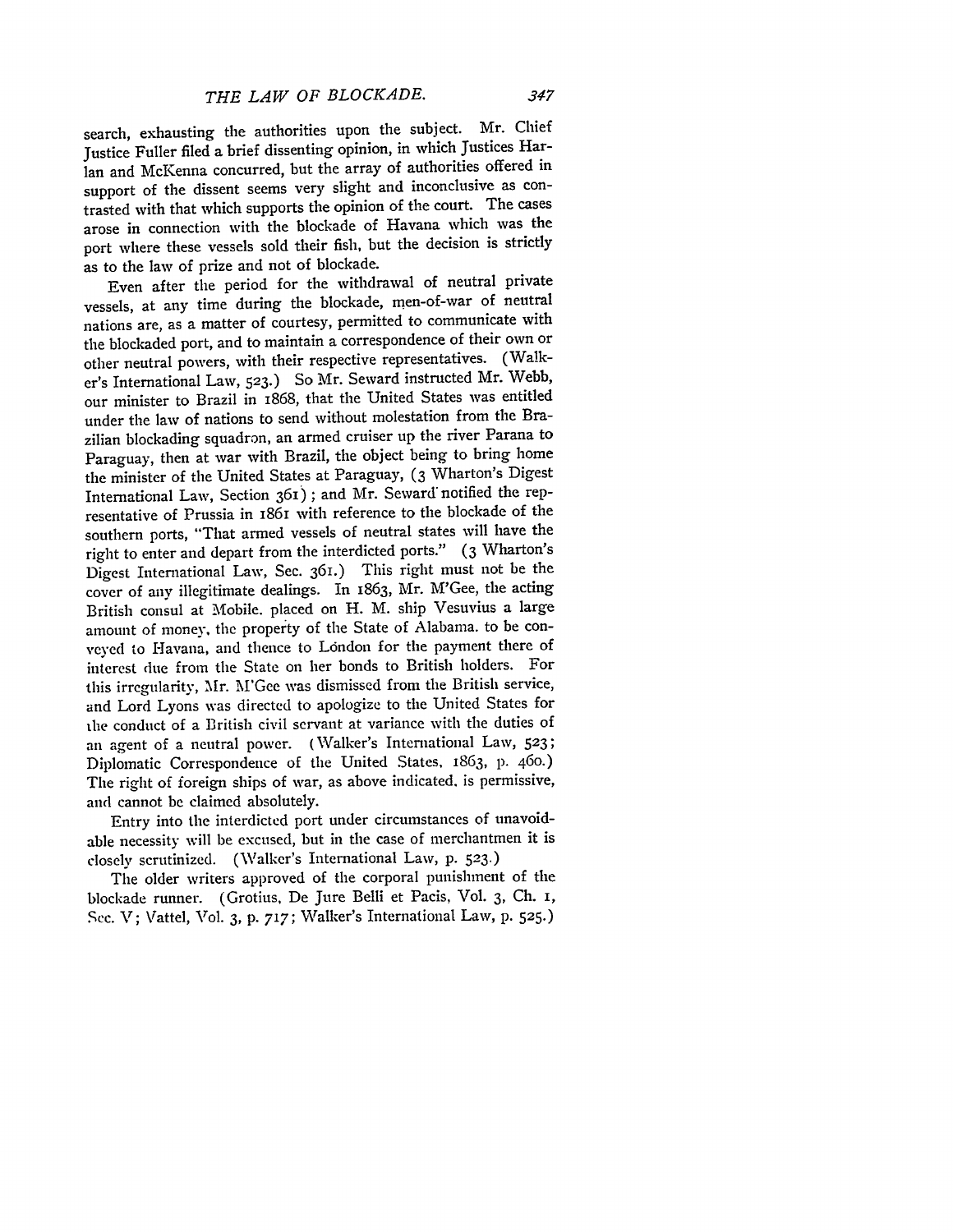*YALE LAW JO URNAL.*

The passage from Grotius relied on by Walker seems the following in the paraphrase of Dr. Whewell: "When the Romans carried provisions to the enemies of the Carthagenians, they were sometimes taken prisoners by the Carthagenians, and then given up by the Carthagenians to the Romans being demanded. When Demetrius held Attica, with an army, and had taken Eleusis and Rhamnus neighboring towns, intending to reduce Athens by famine, and when a ship attempted to introduce corn into the city he hung the captain and the pilot of the ship, and thus deterring others, became master of the city." This is now wholly obsolete, and a confiscation of the ship, and by the rule of infection, of any cargo belonging to the ship owner, and of any portion of the cargo belonging to an owner cognizant of the blockade, or who makes the master his agent, is the sole punishment. (Walker's International Law, p. **525.)**

It has been decided that a violation of blockade is not an offense against the municipal laws of England. (III Phillimore, p. **515;** *The Helen,* L. R. i Adm. & Eccl. **i;** *Ex parte Chavasse re Grazebrook,* **ii** Jurist, **N.** S. **400.)**

The recent blockade of the ports of Venezuela by the naval forces of Great Britain and Germany was at first assumed an instance of a pacific blockade. Later incidents in the investment of those ports certainly made the blockade a warlike one, and Mr. Balfour, prime minister of Great Britain, admitted in the House of Commons at an early date that a state of war existed. That a blockade may be pacific seems to be admitted. One of the most complete discussions of pacific blockade is found in Hall on International Law, 3rd ed. Sec. 121. He points out that there is a liability of strong powers to exercise this right against weak powers, but that it must not be forgotten that weak countries sometimes presume upon their weakness, and that the possibility of taking measures against them less severe than war may be as much to their advantage as to that of the injured powers. He collects, in a learned note, the opinions of many publicists favoring such blockades, provided the property of third powers is not affected, and he gives the Declaration of the *Institut de Droit International,* adopted in 1887, limiting its application and maintenance. He points out that in the nineteenth century such blockades were not infrequent. The first occurred in 1827, when the coast of Greece was blockaded by England, France and Russia, although these three nations professed still to be at peace with Turkey. The Tagus was blockaded by France in **1831;** New Grenada by England in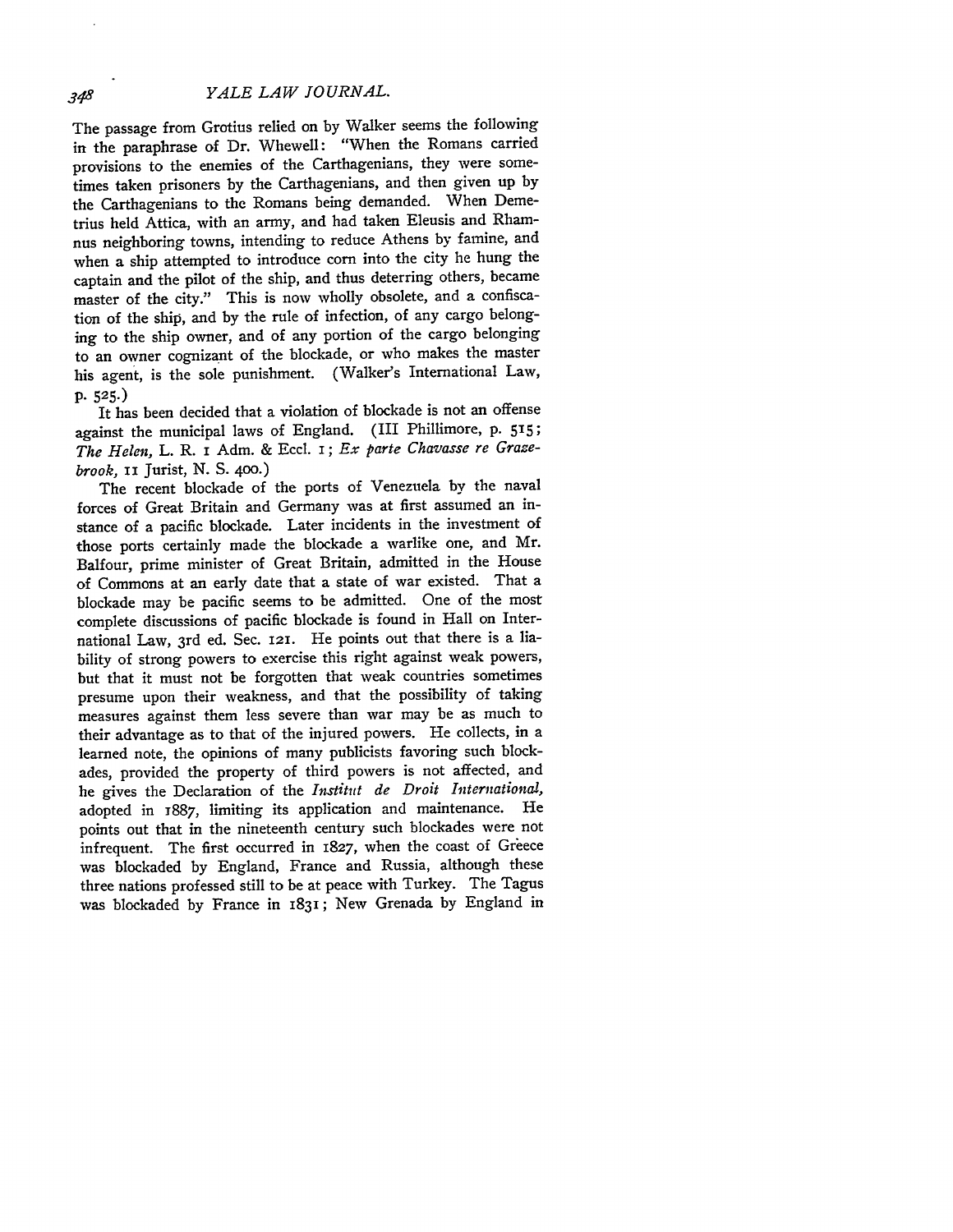1836; Mexico by France in 1838; La Plata by France in I838-4o, and by France and England from 1845 to 1848, and the Greek ports by England in I85o. That subsequently to the last date there was no fresh instance until 1884, when France blockaded a part of the coast of Formosa, and finally, in 1886, Greece was blockaded by Great Britain, Austria, Germany, Italy and Russia. (See Hall's International Law, p. *369,* 3rd ed.; Rivier's *Cours de Droit de Gens,* p. 152.) Hall shows that these blockades have been variously conducted. In some cases ships of the blockaded power and of third powers were alike brought in for condemnation, as in the blockade of Mexico. In others all ships were sequestered, to be restored at the termination of the blockade. In the later blockades of this character, ships of the blockaded power only were sequestered. Under the French blockade of Formosa, the right to capture neutral vessels and to condemn them was claimed, but it was denied by Lord Granville.

The position of England seems to have been misunderstood. and M. F. de Martens in his *Traité de Droit Int*. iii. 174, makes the extraordinary allegation that England confiscates the vessels not only of the blockaded power, but of neutrals as well. Hall says, "The statement is totally destitute of foundation." (Hall's International Law, Section **21.)**

Discussing the blockade of the Venezuelan ports, Professor Theodore S. Woolsey, in the Independent for December 18, *1902,* while pronouncing the blockade pacific, says that a pacific blockade is a contradiction in terms. "Blockade is a war measure." He shows that if it is pacific it can apply only to Venezuelan commerce, and not to that of neutral powers. So Rivier lays down the rule as to *"Blocus pacifique": "Les navires de pavilion itranger peuvent*  $entrer$  *librement malgré le blocus.*" (Cours de Droit Des Gens, p. **152.)**

It will be observed that a formal notice of this blockade was issued, to begin upon a day certain, but with a liberal allowance of days of grace for vessels already at sea. American vessels detained by the allied ships, as appears by newspaper report, have already made complaint to Secretary Hay for illegal interference by the blockading cruisers.

In conclusion it may be observed that the complete harmony of Great Britain and the United States in all decisions concerning the law of blockade, together with the widely extended possessions of those powers. their large participation in maritime trade, and their important position as naval powers, tend to make the Anglo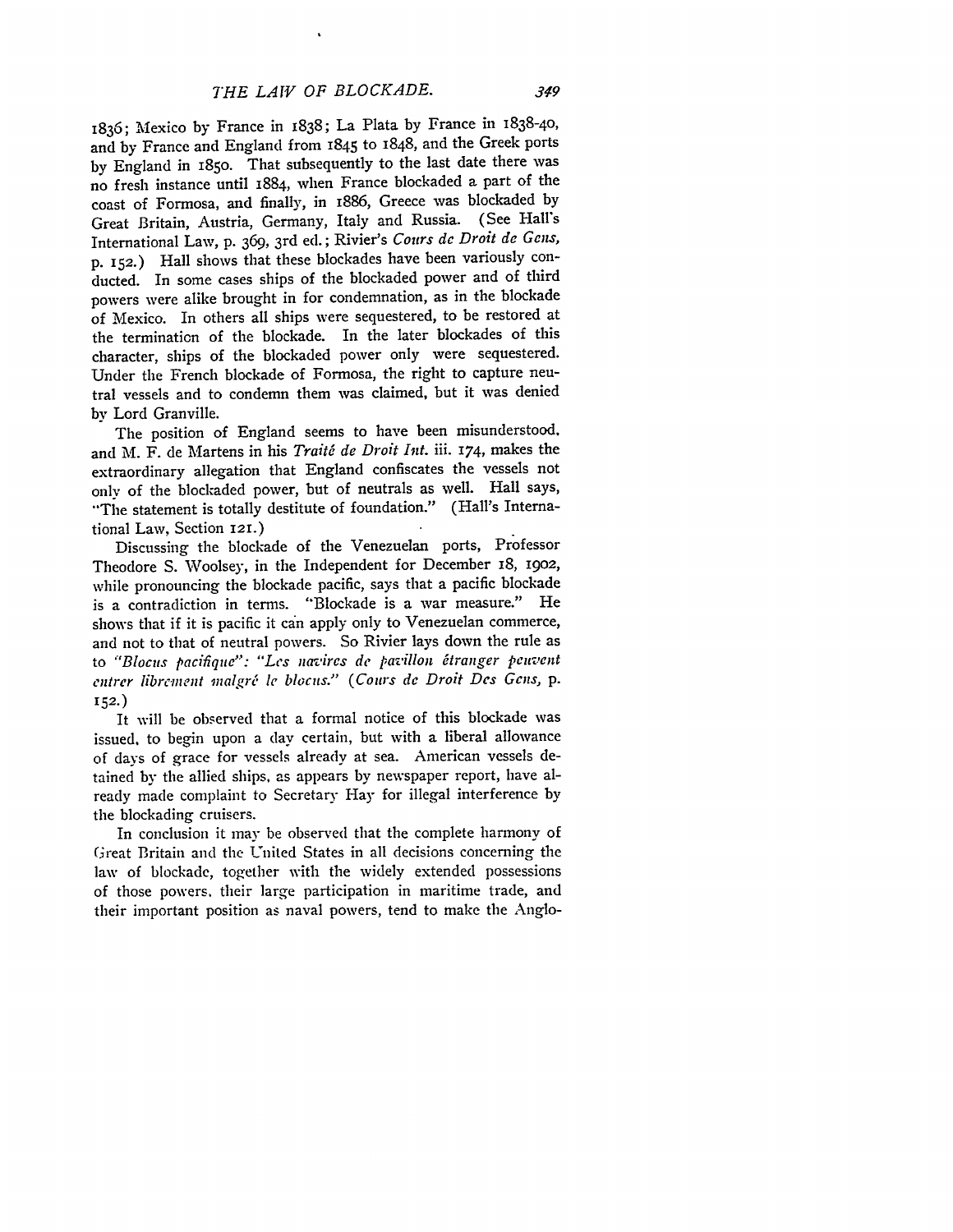*YALE LAW JOURNAL.*

Amercan practice predominate in this branch of International Law. That this tendency is perhaps strengthened by the fact that, as we have seen, the greatest blockade known to history was maintained by our country as against the Confederacy and that by far the most important blockade since then was the blockade maintained by our country during the Spanish war.

The experience of the Civil War seemed to prove that steam was a more efficient agency for the evasion of blockades than for their maintenance, and that it was therefore "unwise to shackle the bel-<br>ligerents with too severe restrictions." (Hall's International Law, ligerents with too severe restrictions." Section **26o.)**

The decisions arising from the Spanish war, while re-affirming many well establised rules, are notable particularly for the refusal of our court to modify our rules as to blockade in accordance with those stated **by** continental writers on International Law. (See *The Adula,* 176 U. **S.** 361.) For the re-affirmation of the Anglo-American rule that a ship sailing with intent to violate a blockade is subject to capture from the moment she leaves port, see *The Adula, supra.*

For the decision to the effect that a blockade may be maintained by a single armed cruiser, where her powers and equipment are adequate to effectively protect the entrance to the blockaded harbor, see *The Olinde Rodrigues,* 174 U. **S.** 51o. This is not wholly new, but the discussion as considering the power of a modem cruiser is highly interesting.

For the enlightened and humane decision, that coast fishing vessels, with their supplies and crews, when unarmed and honestly pursuing their peaceful calling, are exempt from capture, according to the rules of International Law, see *The Paquette Habana, The Lola,* **175** U. **S.** 677. It is believed also that these decisions display a disposition to somewhat modify the harsher rules of war, and to give a liberal interpretation both to facts and rules of law for the protection of commerce, as in holding that the forfeiture of a vessel for attempting to run a blockade should not be made on evidence consisting of suspicious circumstances merely. *(The Newfoundland,* 176 U. **S.** 97; and see *The Buena Ventura v. U. S.,* 175 U. S. 384.) This enlightened tendency of our highest courts will be wel comed by all students of International Law, which is so essentially pacific and which from the time of Grotius has so steadily and nobly modified the asperities of war.

It is too early to say what decisions may be rendered necessary

350